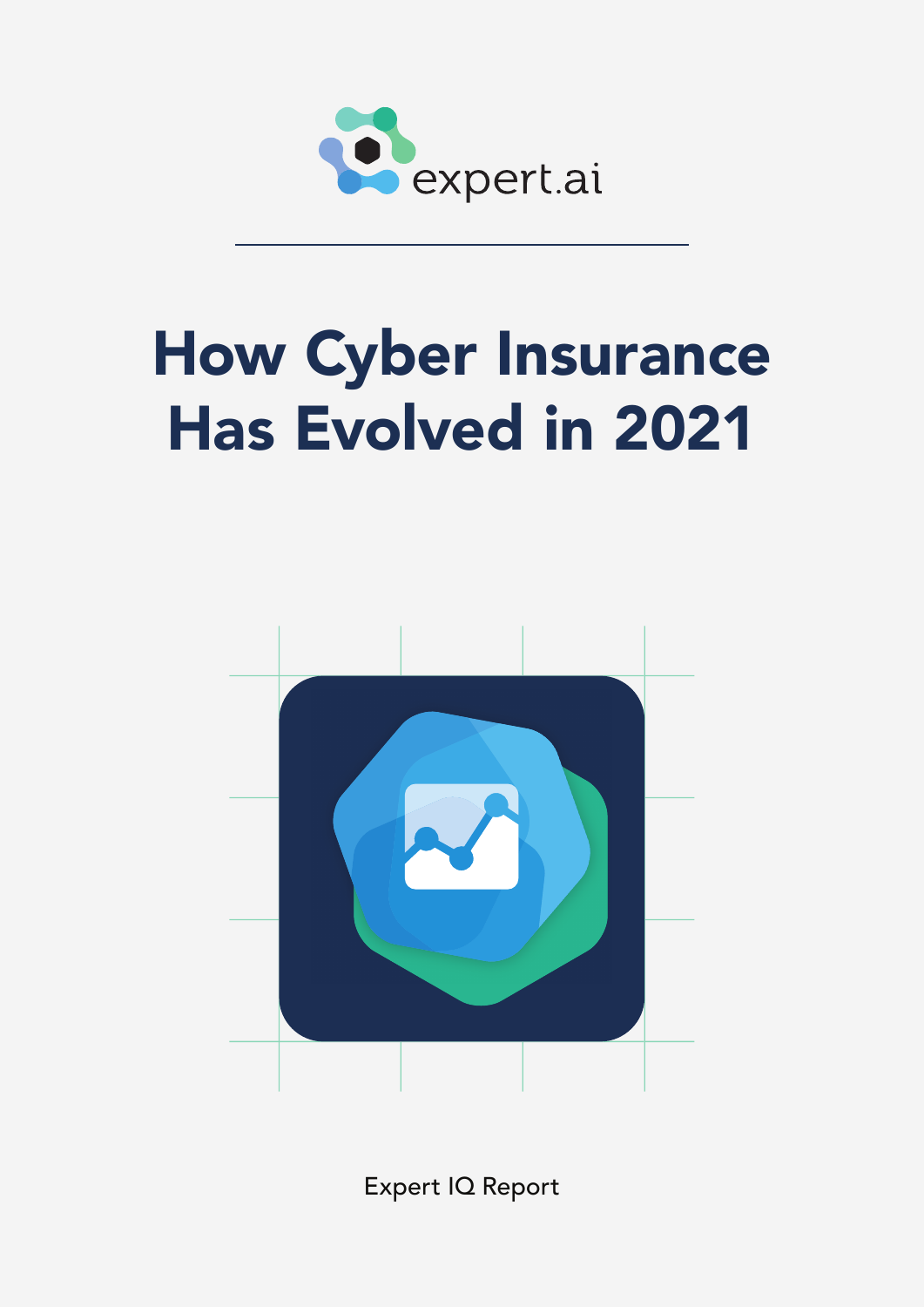

The insurance industry is undergoing unprecedented change to remain<br>relevant in a risk environment that is evolving even faster as result of the pandemic. According to [recent research](https://www.informationweek.com/security-and-risk-strategy/the-cyber-insurance-market-in-flux), global cyber-attacks increased by nearly a third in the first half of 2021. And not only did ransomware incidents jump 93%, but the average ransom demand also increased an astounding 518%, while actual payments rose more than 80%.

As a result, cyber insurance has become especially critical for many companies. Yet, the volume of attacks and their success has caused the price of coverage to climb dramatically, and in general, confusion reigns.

The following Expert IQ Report has been developed by expert.ai using expert.ai natural language understanding (NLU) to analyze a sample of approximately 1,130 articles published between January 2021 and November 2021 by a range of industry outlets (e.g., Insurance Insights, Insurance Business Magazine US/UK/CA, Risk & Insurance, Insurance Age etc.) focused on insurance news, opinions and analysis.

Our goal was to identify how cyber insurance has evolved throughout 2021 in a context where, according to [Hiscox Cyber Readiness Report 2021](https://www.hiscox.co.uk/sites/default/files/documents/2021-04/21486-Hiscox-Cyber-Readiness-Report-2021-UK.pdf), "Adoption of cyber insurance is creeping up — both through standalone policies (27% now have one, up from 26%) or another policy (34% compared with 32% last year.)"

#### Products and Policies

Many studies highlighted the emergence of cyber insurance in the last couple of years. Pandemic lockdowns accelerated the digitalization of business processes and the adoption of remote working practices became the norm. However, the rush to get workers online and lax home security has created greater cyber vulnerabilities. With cyber insurance in the spotlight, many predicted a corresponding increase in spend by enterprise businesses on cyber insurance in 2021. And, in fact, this would turn out to be the case as infosec experts and vendors alike have reported [premiums increasing](https://www.techtarget.com/searchsecurity/news/252507932/Cyber-insurance-premiums-costs-skyrocket-as-attacks-surge) [upwards of 50%](https://www.techtarget.com/searchsecurity/news/252507932/Cyber-insurance-premiums-costs-skyrocket-as-attacks-surge) — some closer to the 100% mark.

From the sample of analyzed articles, 18% were found to be related to the cyber landscape. Cybersecurity and cyber risks were common themes in insurance realm for both the need to design suitable cyber products (57%) as well as the potential impact on existing contracts (36%).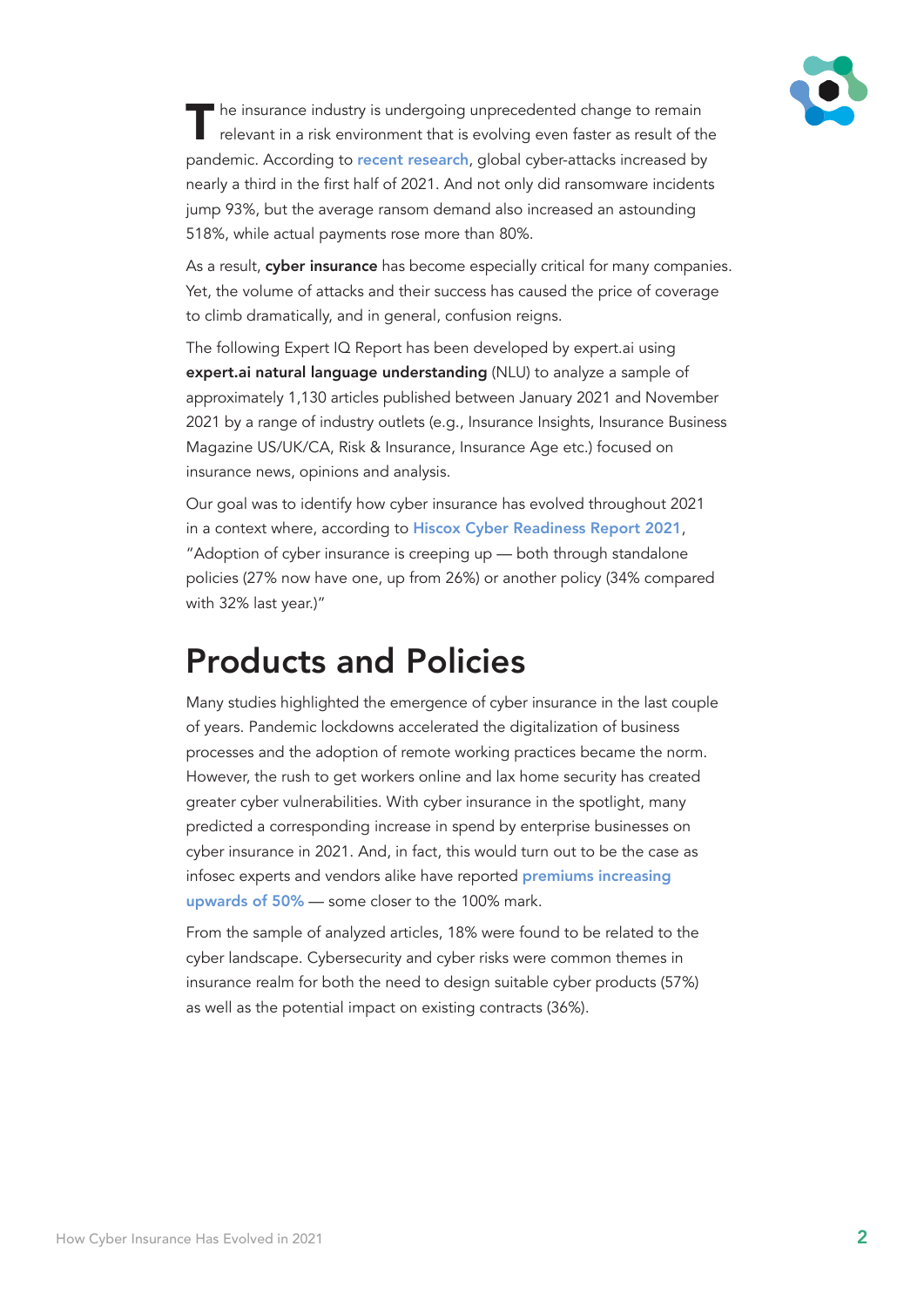

## Defining the Market

Looking at the overall sentiment of articles correlated to the cyber insurance market value (more than 14% articles out of the 1,130 analyzed), cyber insurance is being discussed in a more slightly positive light than negative. However, this might seem a countertrend according to some industry analysts. According to market research firm [Forrester](https://www.insurancetimes.co.uk/news/challenging-cyber-insurance-market-in-2022-will-force-major-insurer-withdrawal-report/1439474.article), "Insurers have been collecting small premiums while facing near infinite risks. At least one top-10 cyber insurance carrier will cease writing new business and selectively run off existing business in 2022."



However, the need for regulations within the cyber insurance market (10% of articles) is seen as a negative.

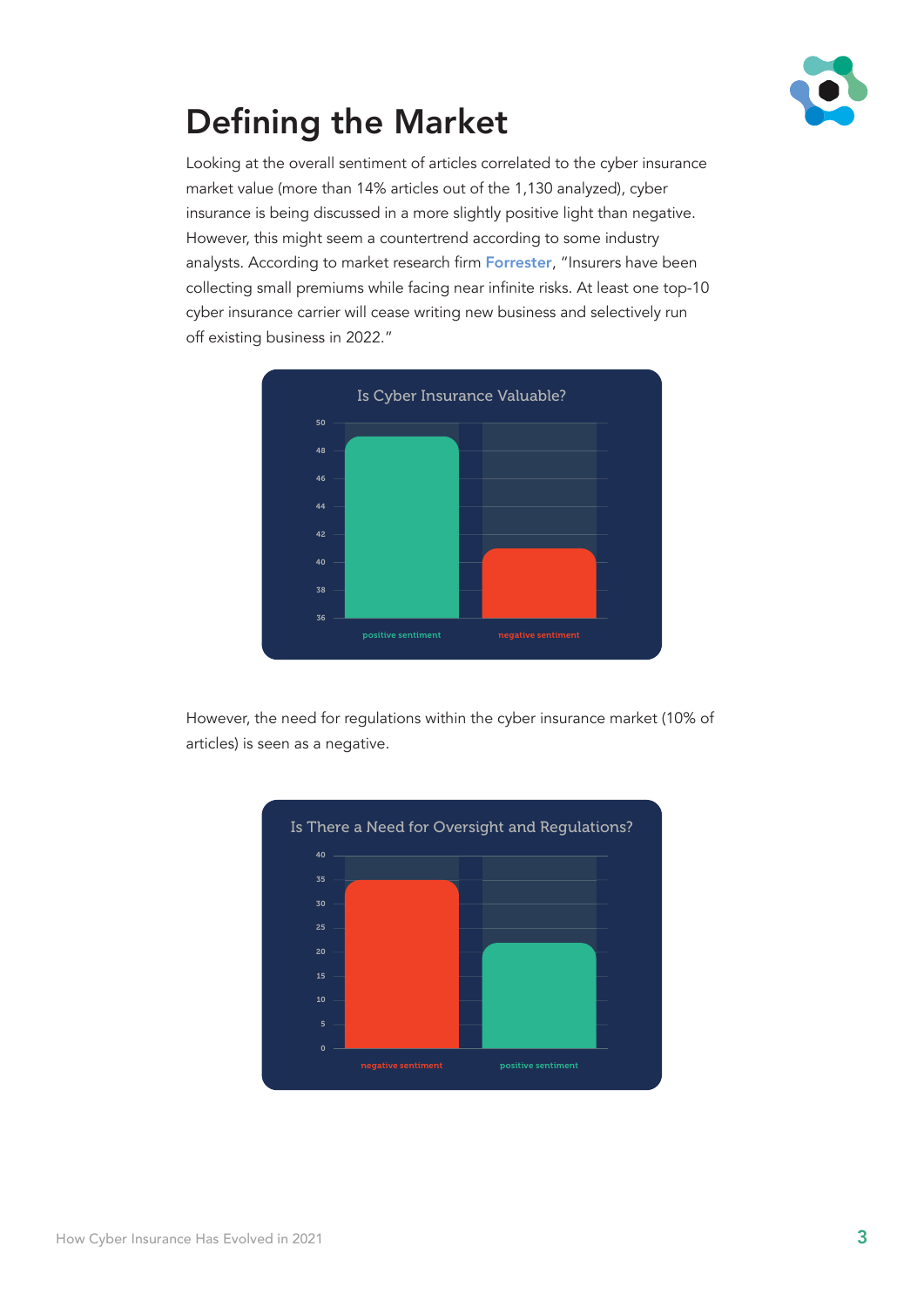

### Are Insurers Aware of Cyber Risks to Which They Are Exposed?

According to our sample analysis, more than 19% of articles show a correlation between cyber and the COVID-19 pandemic. This seems to prove that underwriters are struggling to evaluate the cyber exposure correlated to pandemic-generated vulnerabilities. In addition, 2.9% of cyber articles (205 articles out of the 1,130 analyzed by expert.ai) are related to silent cyber which refers to cyber risks that are neither explicitly covered nor excluded in policies.

In fact, unlike cyber insurance that clearly defines the parameters of cyber coverage, traditional policies such as property and casualty do not. The latter are those most likely to result in litigation or unintended exposure. If there is no explicit cyber exclusion in a policy, insurers may be liable to cover losses caused by cyber perils. The potential for aggregated loss from these underlying exposures is currently one of the major issues being considered by the insurance/reinsurance industry.

Lloyd's of London required all syndicates to provide clarity on the cyber exposure in all their policies, giving clients contract certainty. [This approach](https://www.marshmclennan.com/insights/publications/2020/november/why-2020-has-made-the-ever-evolving-cyber-landscape-even-more-dynamic.html) [started in 2020](https://www.marshmclennan.com/insights/publications/2020/november/why-2020-has-made-the-ever-evolving-cyber-landscape-even-more-dynamic.html) and has been phased in over the course of 2021. It particularly aimed at eradicating silent cyber from traditional lines of insurance by encouraging insurers to identify the exposure and either clearly exclude or affirmatively include it. The same approach can be seen by regulators, including the European Insurance and Occupational Pensions Authority and the National Association of Insurance Commissioners in the United States, who have issued quidelines to help firms manage this risk.

#### Is Cyber Insurance Fostering Cyber Resilience?

In the last few years, evolving cyber risks have been plaguing organizations and testing their resiliency. Cyber resilience refers to an organization's ability to prepare for, respond to, and recover from cyberattacks and data breaches while continuing to operate effectively.

Resilience emerges as the main topic across 67% of cyber-related articles analyzed by expert.ai, proving that the insurance sector is still relevant to the [global improvement in cyber resilience](https://www.axa.com/en/insights/insurance-as-a-key-to-cyber-resilience) despite the complexity of effective risk analyses, the ambiguity of policies coverage and lack of historical data.